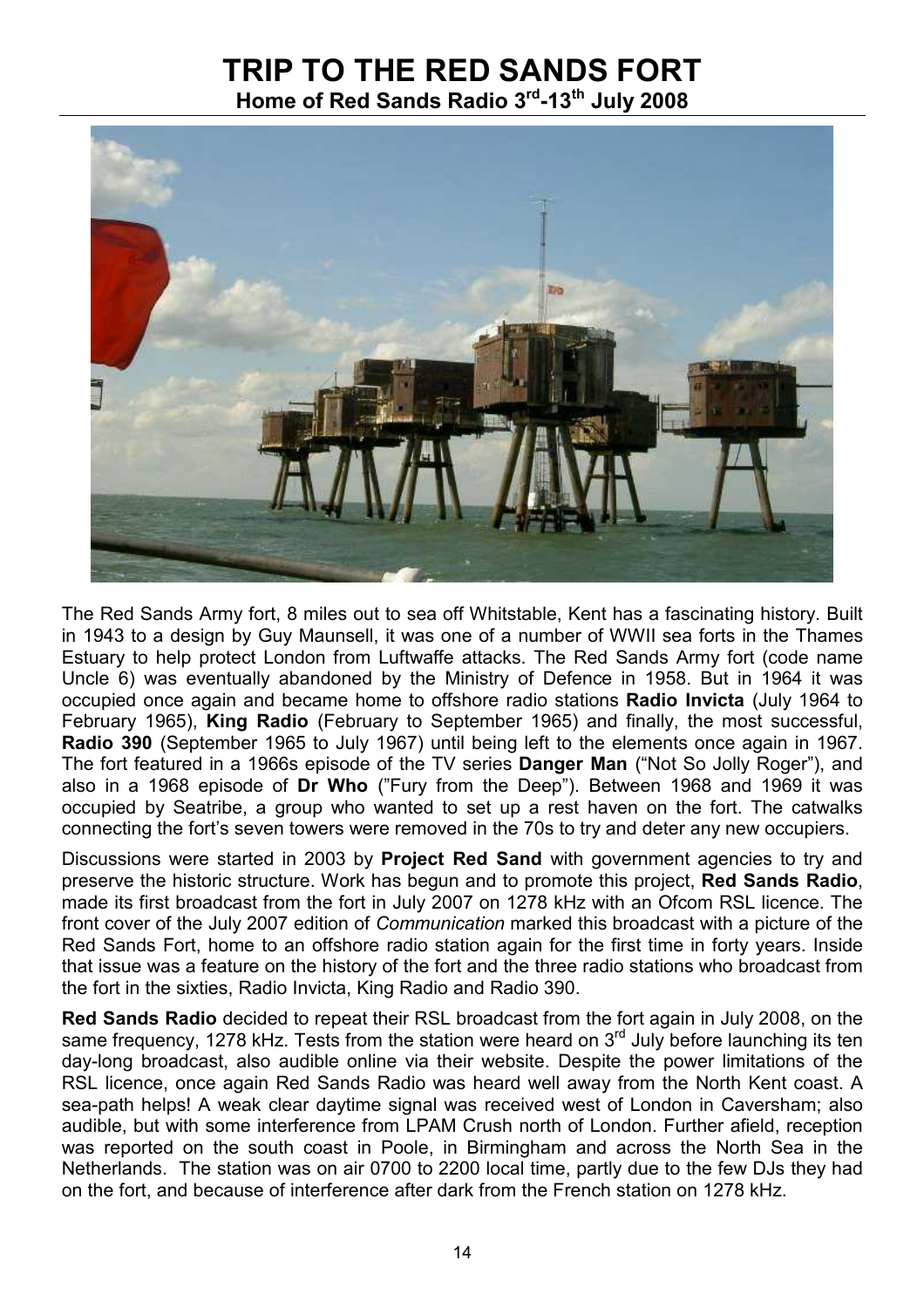QSL cards are available from the station at PO Box 299, Whitstable, Kent CT 2YA, but remember to send 3 x 1<sup>st</sup> Class stamps (or 3 x IRCs or cash) to help cover costs.

For the 2008 broadcast, a new lightweight fibreglass mast was erected in June on the roof of the southern Gun Tower, the tower used for the Red Sands Radio studio and accommodation (also the tower used by Radio Invicta in 1964). This replaced the temporary aerial used in 2007 which collapsed during a storm in February 2008. The new aerial is not as high as the 297 foot mast that gave Radio 390 such wide coverage in the 1960s, but looked impressive nevertheless!

The chance to stay with Dave's brother in Herne Bay, just a mile to the east of Whitstable on the North Kent coast for a few days, within sight of the forts and with armchair reception of Red Sands Radio was too good an opportunity to miss. And we knew from the Red Sands website and listening to the station that it might be possible to take a boat trip out to the Red Sands fort. From the seafront at Herne Bay, the Red Sands Fort is visible close to the horizon along with the similar Shivering Sands Fort, further to the east (which was the first fort to be used by a radio station in 1964, Radio Sutch, then used by Radio City until 1967). Though the view from the shore has changed a bit since the 1960s. The seascape now includes the thirty turbines of the Kentish Flats Wind Farm. And closer to the Herne Bay shore, what was the second-longest pier in the UK has disappeared - destroyed in a storm in 1979.

The drive to Herne Bay on Sunday  $6<sup>th</sup>$  July in continuous rain and strong winds did not bode well for a sea voyage out to the radio station on the fort. A 'phone call to Bayblast, who run trips in a rigid hulled inflatable boat from Herne Bay slipway confirmed our fears - no trips that day or the following day because of the rough seas. However a call to Alan, the skipper of the X-Pilot, the boat that tendered Red Sands Radio from Whitstable, provided a glimmer of hope for a trip out on 8<sup>th</sup> July. Tuesday dawned brighter but still with a strong Force 4 breeze. We knew from on-air comments from the DJs on Red Sands that fresh food and drinking water supplies were low as the X-Pilot had not been out to the fort for four days. Finally a 'phone call from the X-Pilot – they would be sailing out to Red Sands at 13.30 with the tide and there would be room for us on board. We quickly drove along the coast to the harbour at Whitstable, taking a "Sea Legs" pill as a precaution – the sea still seemed quite choppy in the strong wind to us landlubbers!

As the name suggests, the X-pilot is a 72-ton former pilot vessel built in 1967, about the size of a small tug, now licensed to carry 12 passengers. Already aboard in Whitstable harbour were three other "anoraks" eager to see an offshore radio station in action, plus two photographers going to do a shoot on the fort. The others on board were all Project Radio Sands or Radio crew. Tesco bags full of food, large plastic containers of water plus an expensive and fragile audio processor were stowed in the cabin, before we eventually left Whitstable, an hour and a half later than planned. Once outside the harbour wall the strong breeze and choppy sea meant anyone standing close to the bows or on the windward side of the cabin received a splashing, but there seemed no need for the "Sea Legs" pill, despite the rolling and pitching of the X-pilot. The trip out towards the Red Sands fort and the shipping lanes beyond took about an hour – as we approached we could see more detail of the strange structures rising from the sea that are Red Sands Fort which always remind me of Martian invader machines in "War of the Worlds".

As the X-Pilot nudged against the platform at the base of the southern gun tower, we were given hard hats to wear on the fort. At this point in the tide, the top deck of the boat was level with the platform, so it was just a small jump across from there onto the landing platform. We had visions of ascending to the fort on a rope ladder or being hoisted on a suspended crate in the style of the Radio 390 DJs! But a new landing platform and two-stage caged-in access ladder had been constructed by Mowlem Marine in 2005. Still a vertical climb up the ladders though to the entry portal to the fort building and we were warned not to look down. Meanwhile the food & water supplies and audio processor were hoisted aboard via a manual rope pulley on a gantry near the top of the fort which extended over the moored X-Pilot.

Once inside the two-storey fort building we could see at close quarters the condition of the metal and concrete structure – a lot of rusty metal with patches of original paint but still essentially strong internally. Externally it's a different matter with everything rusty and disintegrating; the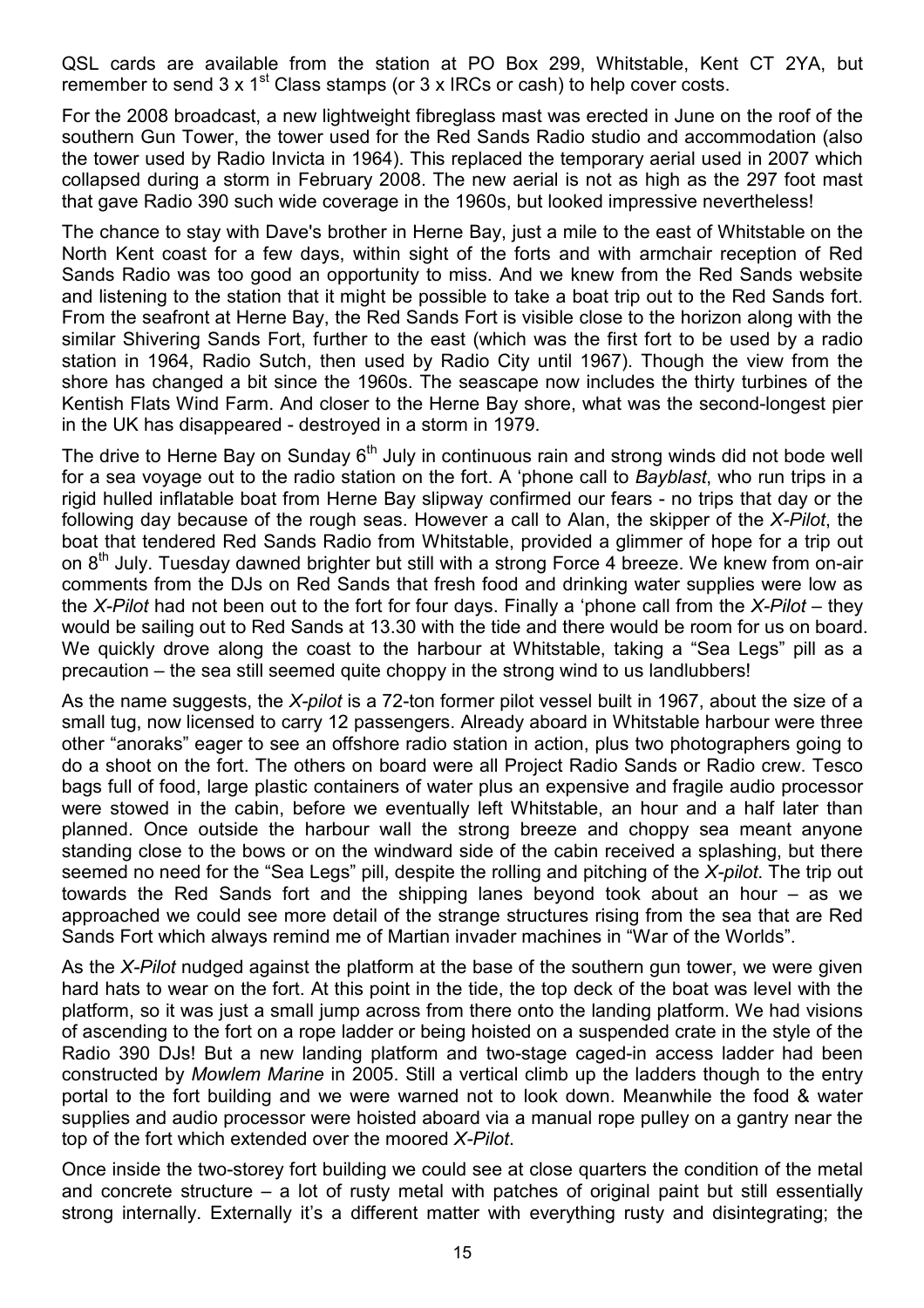remains of corroded metal walkways cling precariously to the structure. It had been built to withstand enemy fire in WWII of course, as well as the wind and waves. But it seemed a mammoth undertaking still by Project Redsand to restore it. Up a metal staircase to the second floor where the Red Sands studio and accommodation was. Live on air in the small studio was Glynn Richards (on Caroline in the 80s as Dave Richards). No vinyl records or turntables now, but a mixing desk with computer screen to one side with playout system used to cue up music, ads and jingles. In the corner a vintage Orban Optimod (9100A?) unit. No soundproofing and some natural light from the original Crittall metal windows used in the fort. The whole fort shook at one point (when bumped by the tender) which apparently is normal!

Programming on Red Sands was a mix of live programmes from the four DJs out there plus prerecorded shows. The four DJs on the fort were Bob Le-Roi, Glynn Richards, Black Printz (who had been a DJ on Radio City 299) and Robin Adcroft. It had been difficult to persuade any other DJs to volunteer to spend ten days on a rusty WWII fort in not very pleasant conditions! It's essentially a local station for Whitstable and Herne Bay, promoting local businesses and events and even carrying some music from local unsigned groups. On air slogan was "from the coast to the city". There was some hark back to the 60s with pre-recorded shows such as Tony Gilham's chart shows. Next door to the studio a spacious lounge made as comfortable as possible with old furniture and a TV, from where the news bulletins were also read. The other large room on this floor was used as a dormitory for what sleep the fort-based crew could get. And next door, a small kitchen with Calor gas stove and shelves of canned food etc. where we were kindly made a mug of tea by Robin Adcroft (aka Robin Banks) formerly on Radio Caroline, RNI, Voice of Peace.

Up some more stairs and we were on the open roof of the gun tower, with views of the other Red Sand towers, the shipping passing to the north and the Shivering Sands fort in the distance to the east. In the middle of the rooftop was the newly erected aerial held by guy wires with capacitance hat on top and insulator and lightning strap at its base. At the foot was the transmitter with "Danger of Death" warning sign. A red Project Red Sands flag and a Jolly Roger flag also flew from the tower (although this station had a licence and wasn't a pirate!). As well as the sound of the gulls that live on the fort, the eery clanging of the bell on the "North Redsand Towers" buoy close by was also audible. And on the edge of the roof parapet lived two baby seagulls, unfazed by the attention, and named "Kate & Bill" by the DJs on air.



After an hour on the fort it was time to leave, the wind had become stronger and the sea rougher. All those bound for shore descended to the landing platform and the X-Pilot which had been tethered away from the tower tried to position itself so we could get safely back on board. This was to prove a more difficult challenge than when we landed. The sea level had risen so